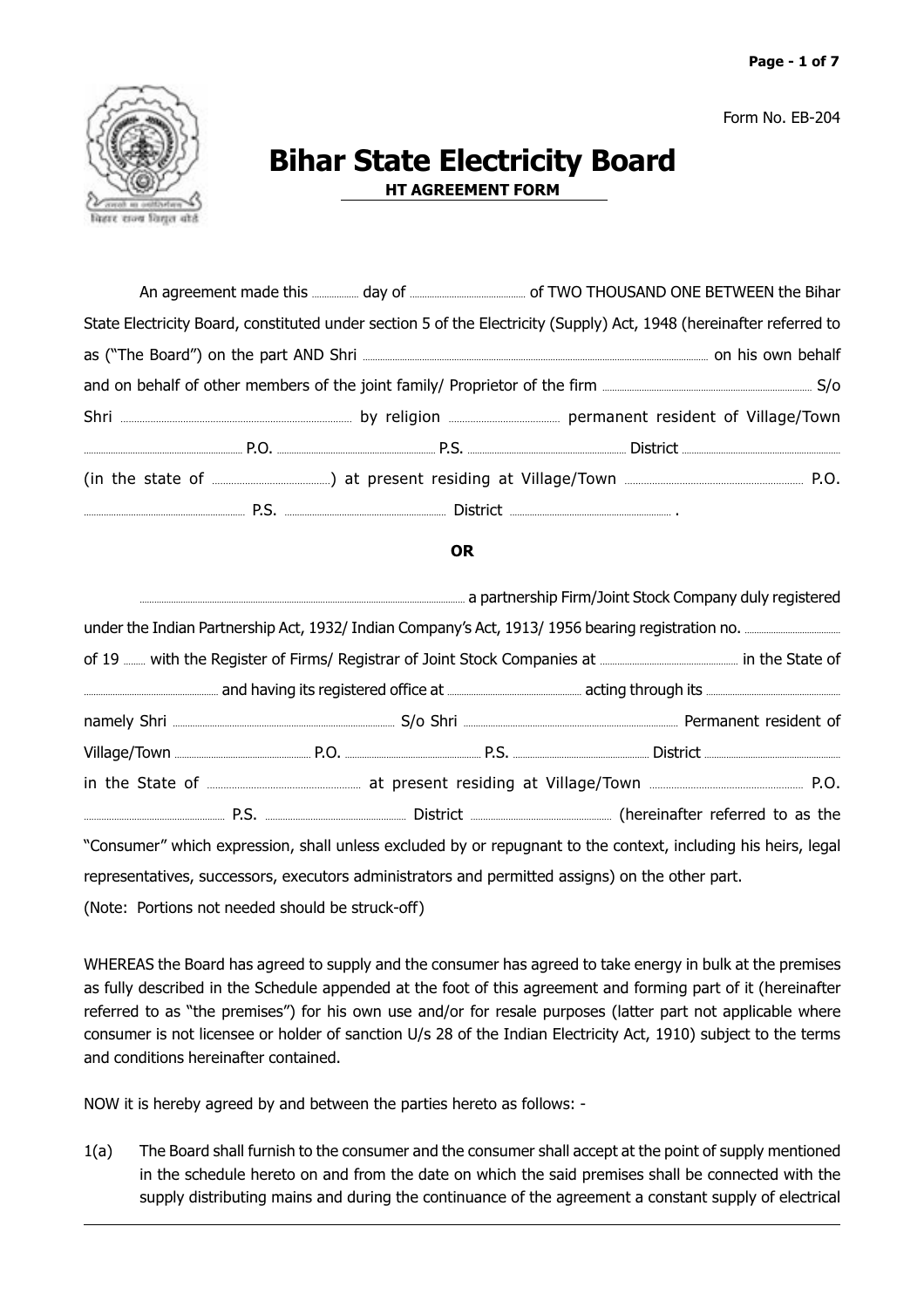energy at the pressure of..... Volts, 50 cycles 3 phases, 3 wires, alternating current system subject to the standard variations as provided in Indian Electricity Rules, 1956 or any statutory modification thereof as may be in force from time to time the purpose and up to the maximum specified (hereinafter referred to as the contract demand) and under the conditions laid down the Schedule.

Provided firstly that the supply of electricity as stipulated above may, with previous general or particular warning be regulated, curtailed staggered, or out off altogether by or on behalf of the Board if in the opinion of the Board or its Electrical Executive Engineer for the supply area concerned, the power position or any other emergency in the power system warrants such course of action.

Provided secondly that the Board shall in no case whatsoever have any liability for any compensation to the consumer on account of failure in part or whole of supply of electrical energy.

 $1(b)$ The consumer shall commence to take supply within 3 month of intimation from the Board to the effect that supply is available, failing which a monthly charge of 50 % of the minimum quaranteed by consumer will be levied from the month after expiry of above said period of 3 months until service is availed of. The charge for the first or last month may be whole or part in accordance with the date of termination of 3 months or the date of availing the service. The clause 13 of this agreement will not apply to this clause.

Provided firstly that if in the opinion of the Chief Engineer/Additional Chief Engineer, Bihar State Electricity Board, the consumer is unable to avail supply for causes bevond his control, the above said period of 3 months may be suitably extended by the Chief Engineer/Additional Chief Engineer at his discretion by period or periods not exceeding 3 months on the whole.

Provided secondly that in case a consumer does not avail supply even within 6 months of intimation this agreement shall come to an end and the Board will be entitled to realize at once from the consumer 50 % of the price of minimum guaranteed units of consumption plus 50 % of monthly demand charges payable on the contract demand mentioned under item no. 4 of the schedule to the agreement, for a period of 3 years.

(Note – Monthly charge of 50 % of the minimum guaranteed by the consumer means 50 % of the charge for minimum number of unit quaranteed for the whole year divided by twelve plus 50 % of the maximum demand charges payable each month on the above said contract demand.)

- $1(c)$ The point of supply shall be at the out going terminal of the Board's apparatus in the consumer's premises from which energy is conveyed to the consumer.
- $2(a)$ The Board shall at his own expense and subject to the conditions hereinafter contained provide and erect such switchgear and meters as may be necessary to afford control by the Board of the supply and to measure the same. The Board's switchgear and incidental apparatus shall be under sole control of the Board and the consumer or his agents, offices or servants shall not any time touch or interfere in any way with the Board's said switchgears and apparatus.
- $(b)$ All transformers, switchgears and other electrical equipments belonging to the consumer and directly connected to the feeders shall be suitable design and maintained to the satisfaction of the Board. The setting of fuses and relays on the consumer's control gear as well as rupturing capacity of any of the Circuit Breakers shall be subject to the Board's approval. The consumer from time to time and al all times shall allow the authorized employees of the Board to inspect the electrical installed for all or any of the purpose connected with the supply of electrical energy to the consumer under this agreement.

Provided that if any of the above said equipment is supplied by the Board the consumer shall pay to the Board such hire charge as he may be asked by the Board from tome to time. On consumer's failure to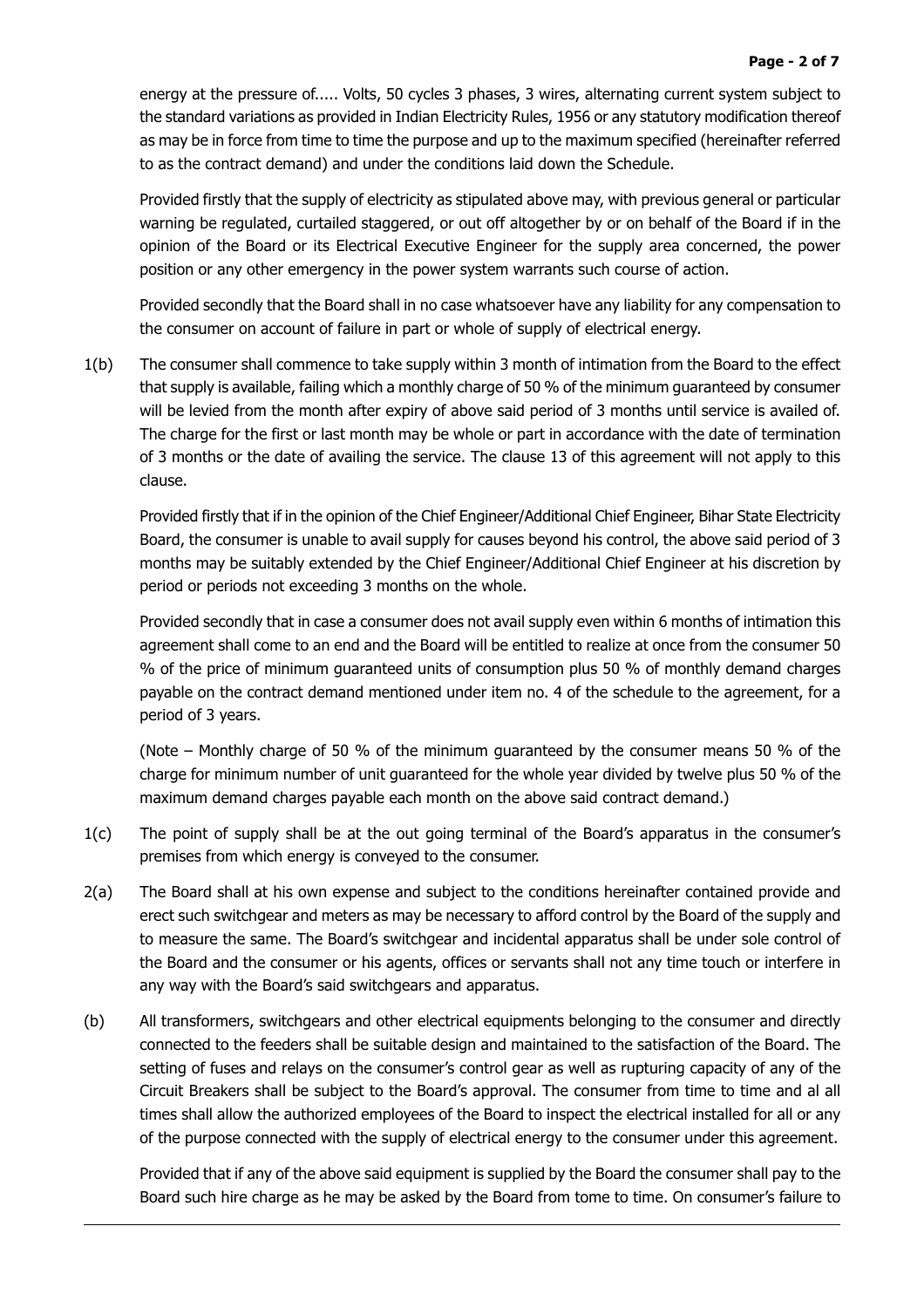pay such charges in time the Board shall be entitled to remove the above said equipments and if necessary discontinue supply. The consumer shall all along be responsible for safe custody of the equipments so long as they remain installed at the site and in case of damaged shall pay such compensation as may be demanded by the Board. The Board may remove the damage of equipment and if necessary discontinue supply. The Board will resume supply only on receiving payment of all its dues up to date and if the consumer's installations are in the opinion of the Board, in position to receive the supply under the contract.

- $3(a)$ The supply shall be measured and registered by a meter or meters in or upon the point of supply to be provided, fixed and kept in proper order by the Board and such meter or meters shall remain the property of the Board.
- $3(b)$ The meter shall be sealed by the Board in presence of the consumer who shall not interfere with it any time thereafter. The Board can, however, replace the seal with intimation to the consumer in order to be present such act. Record duly signed by both the parties shall be maintained by the Board for all such sealing or resealing. In case the consumer refuses or neglects to sign, a note to this effect will be made in the above said record.
- $3(c)$ Subject to clause 6 appearing hereinafter in the agreement in the event of any meter ceasing to register or found to be defective or the Board's employee having been unable to read meter, the reading during the period of such cessation or defective registration or non-reading shall be based on the average reading of the previous three months, in which the meter ran correctly and reading was dully recorded. In taking such average due regard shall be given to the conditions of working during the month under dispute and during the previous three months. In case of failure to take reading by the Board's employees proper adjustment shall be made when actual reading is taken next.
- Subject to the minimum contract demand applicable for the category of supply in which the consumer  $4(a)$ falls as per Board's tariff the consumer shall pay to the Board for the energy so supplied and registered or taken to have been supplied as aforesaid at the appropriate rates applicable to the consumer according to the tariffs framed by the Board and in force from time to time the presently enforced tariffs being given in the Schedule to this agreement for easy reference. Such reference is subject to provisions of clause 14 appearing hereinafter :

Provided that notwithstanding anything the said above but subject to the provisions of clause 13 appearing hereinafter the consumer shall have to pay minimum charges as specified in the above said tariffs framed by the Board and enforced from time to time irrespective of whether energy to that extent has been consumed or not. (Such minimum charges are referred as "minimum guaranteed charges" at other places in this agreement.)

- For the purpose of this agreement the minimum demand of the consumer for each month shall be  $4(b)$ largest total amount of Kilovolt amperes (KVA) delivered to the consumer at the point of supply during say consecutive 30 minutes in the month.
- $4(c)$ Maximum demand charges for supply in any month will be based on the maximum KVA demand for the month or 75 per cent of the contract demand whichever is higher subject to provision on clause 13. For the first twelve months' service the maximum demand charges for any month will however, be based on the actual monthly maximum demand for that month.
- $4(d)$ That part of minimum charges referred to in provision to sub-clause (a) above, if not billed every month, the assessment for the same will be generally made at the end of the year commencing from the 1st April to 31st March of the following year which is the financial year of the Board not with standing any agreement entered into in between this period in which case the minimum guarantee will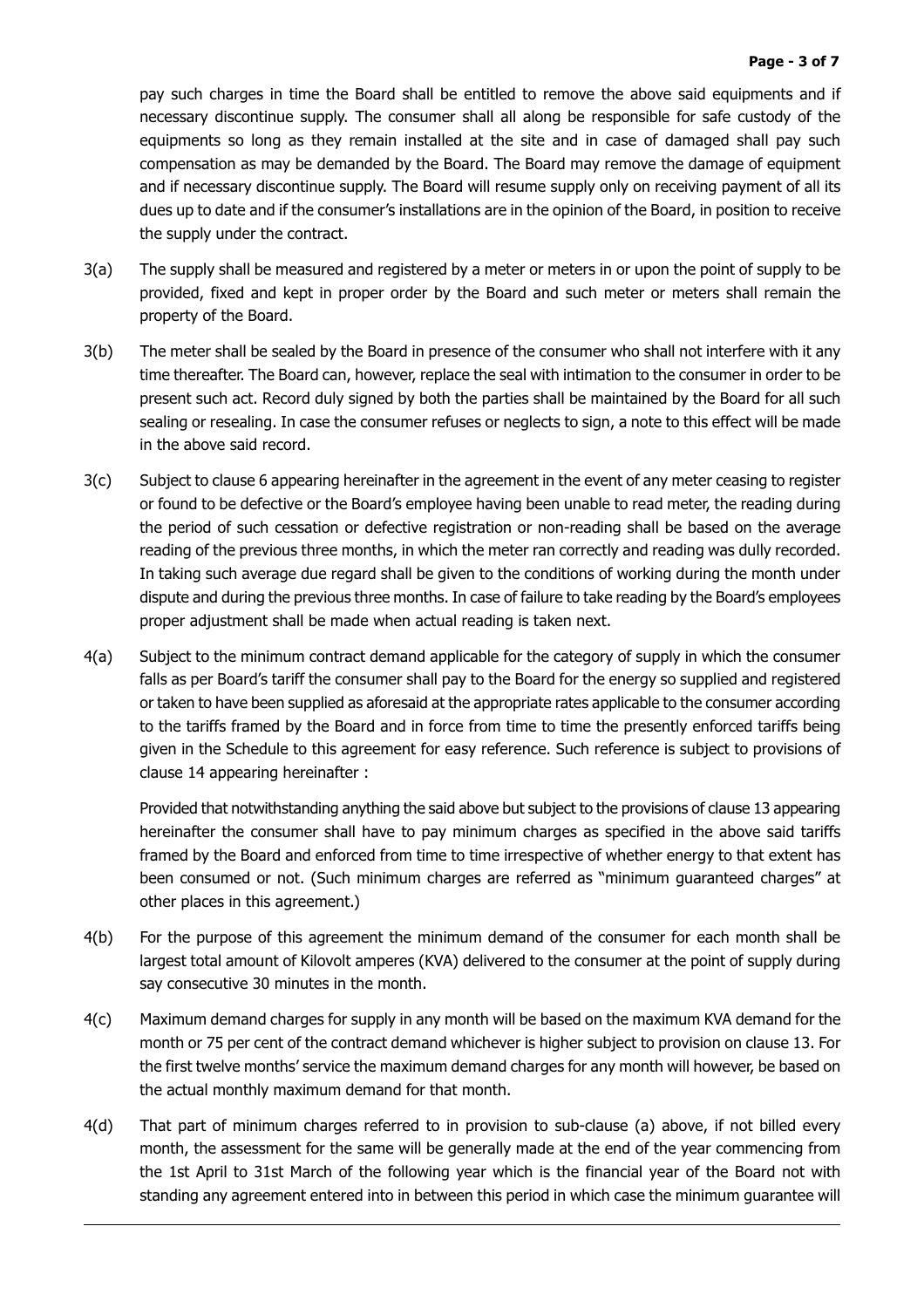be proportionate for the period for which the consumer is connected. Any bill on account of the minimum quaranteed consumption for the year or part thereof will be submitted by the end of June in each year.

- $5(a)$ Reading of the meters shall be taken by the Board once in each month or at such other intervals or time as the Board shall deem expedient and the Board's meter readers shall have access to the consumer's premises at all reasonable times for the purpose of taking such readings. The Board shall within fifteen days after the expiration of each calendar month, deliver to the consumer the bill for energy consumed during that month in accordance with the readings of the meters and subject to the minimum guarantee. Payment for energy supplied including maximum demand charges and/or payment of any other amount in respect of supply of energy shall be made by the consumer accordance to the bill within the due date specified in the bill as per terms of the tariff framed by the Board and enforced from time to time.
- $5(b)$ If the consumer fails to pay the amount of any bill due under this agreement within the due date specified in the bill referred to in clause 5 (a) above, he shall pay a surcharge at the rate given in the tariffs framed by the Board and enforced from time to time. If the amount of such bill remains unpaid after the due date specified in the bill, the Board may discontinue the supply after giving the consumer not less than 7 clear days notice. The service will be reconnected only on receipt of full payment for all obligations outstanding up to the date of reconnection and charges for the work of disconnection and reconnection of service.
- 6. Should the consumer dispute the accuracy of any meter not being his own property, the consumer may upon giving notice and playing the prescribed fee have the meter officially tested by the Electric Inspector Government of Bihar in accordance with sub-section (6) of Section 26 of the Indian Electricity Act, 1910. In the event of the meter being tested by the Electric Inspector, Government of Bihar and found to be beyond the limits of accuracy as prescribed in the Indian Electricity Rules, 1956. or any other statutory modification thereof as may be in force from time to time the testing fee will be refunded and the amount in respect of the meter reading of the three months prior to the month in which the dispute has arisen or of three months as provided in clause 3 (c) above, as the case may be, will be adjusted in accordance with the result of the test taken, due regard being paid to the conditions working during the month under dispute and during the previous three month.
- $\overline{z}$ This consumer shall on receipt of a requisition from the Board in this behalf, deposit with the

(Rupees ...... ......) in cash as security for the purpose next hereinafter mentioned, and shall on a like requisition from time to time renew or replenish such security in the event of the same becoming exhausted or insufficient. The Board shall be at liberty at any time and from time to time to appropriate and apply any security so deposited as aforesaid in or towards the payment or satisfaction of all or any money which shall become due or owing by consumer to the Board in respect of the supply of energy or otherwise under this agreement but the provision in this clause contained shall not prejudice any other remedy to which the Board may be entitled for recovery of any such money.

Provided firstly that the amount of above said security deposit is liable to be enhanced suitably at such time and in such manner as has been specified in Board's tariff in force. The amount of security deposit in full or any additional amount over and above the amount already in deposit demanded by the Board on enhancement aforementioned or otherwise shall payments of bills on account of energy and other charges under the tariffs in force and in case of non-payment within the above given time, service may be disconnected on serving not less than clear 7 day's notice where after connection can only be restored if deposit in full is made along with the disconnection and reconnection charges.

Provided secondly shall be ordinarily in force for a period of less than three years in the first in stanch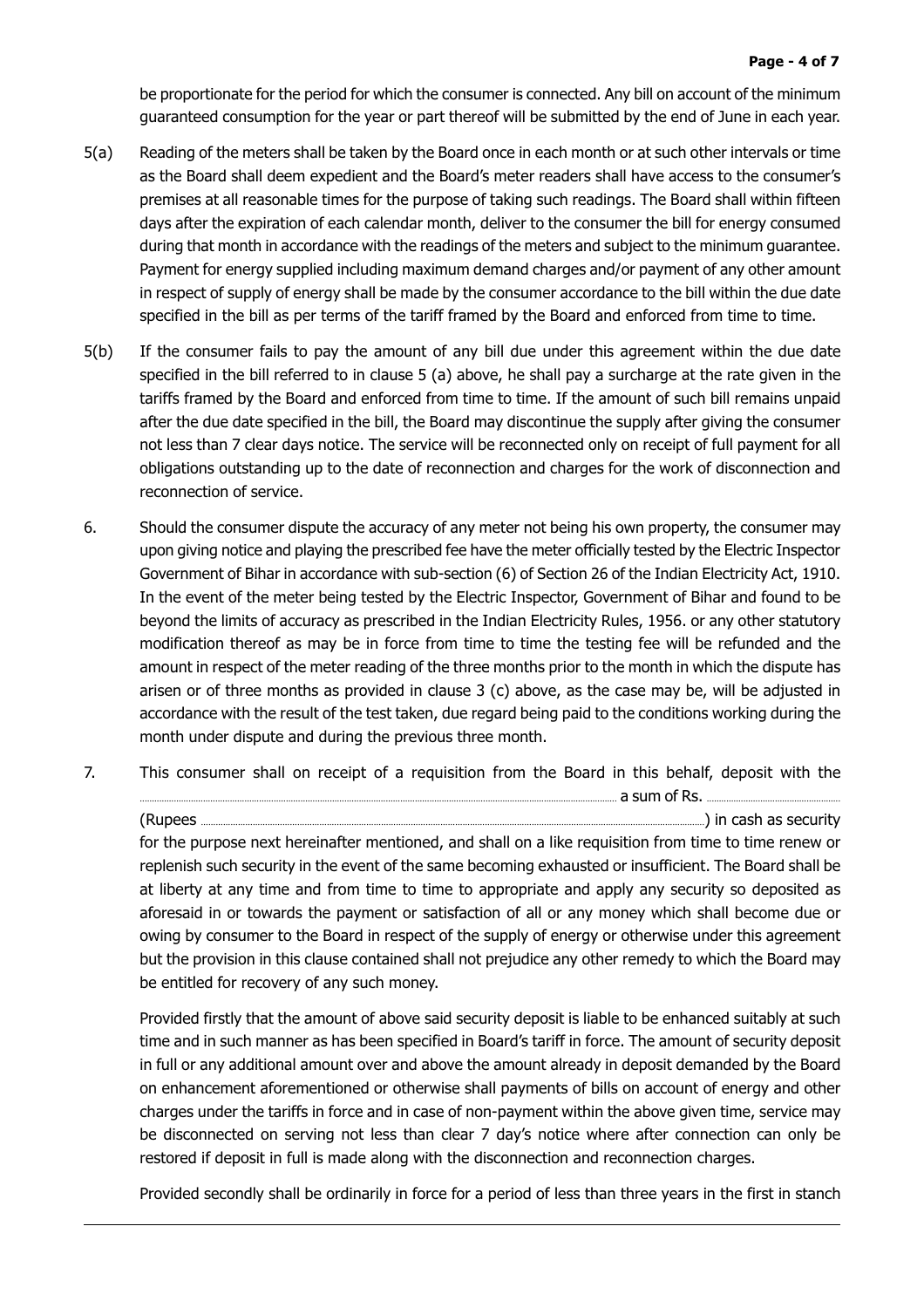(except in exceptional cases in which written consent of the Board will be taken) from the date of the agreement is determined as hereinafter provided.

8. The agreement shall be ordinarily in force for a period of less than three years in the first instance (except in exceptional cases in which the written consent of the Board will be taken) from the date of the agreement is determined as hereinafter provided.

Note: In case where the date of commencement of supply is a date subsequent to that of the execution of this agreement. The Board is given power to fill in the date in the blank space provided for the same in this clause with prior intimation to the consumer. The consumer can produce his copy of the agreement to have such date filled in by the Board.

- $9(a)$ The consumer shall not be at liberty to determine this agreement before the expiration of three years from the date of commencement of the supply of enemy. The consumer may determine this agreement with effect from any date after the said period on giving to the Board not less than twelve calendar months' previous notice in writing in that behalf and upon the expiration of the period of such notice this agreement shall case determine without prejudice to any right which may then have accrued to the Board hereunder provided always that the consumer may at any time with the previous consent of the Board transfer assign this agreement to any other person and upon subscription of such transfer. This agreement shall be binding on the transferee and Board and take effect in all respects as if the transferee had originally been a parry hereto in place of the consumer who shall henceforth be discharged from all liabilities under or in respect thereof.
- $9(b)$ In case the consumer's supply is disconnected by the Board in exercise of its powers under this agreement and /or law and the consumer does not apply for reconnection in accordance with law within the remainder period of the compulsorily availing of supply as started above or the period of notice whichever be longer, he will be deemed to have given a notice on the date of the disconnection in terms of aforesaid clause 9 (a) for the determination of the agreement and on expiration of the above said remainder period of compulsorily availing of supply or the period of notice whichever is longer, this agreement shall cease and determine in the same way as above.
- $10.$ Every sum that may become due from the consumer to the Board under or in pursuance of the provisions of this agreement shall be payable to the Bihar State Electricity Board acting through its Asstt. Elect. Engineer/ Electrical Executive Engineer of the area of the supply in which the consumer's premises lie and shall be recoverable by such officers of the Board as a public demand under the Bihar and Orissa Public Demands Recovery Act, 1914.
- $11.$ This agreement shall be read and construed as subject in all respects to the provisions of the Indian Electricity Act, 1910, rules framed there under and the Electricity (Supply) Act, 1948 together with rules, regulation (if any), tariffs and terms and conditions for supply of electricity framed and issued there under and for the time being in force as far as the same may respectively be applicable and all such provisions shall prevail in case of any conflict or inconsistency between them and the terms and conditions of this agreement.
- $12.$ In case the consumer desires to increase his contract demand the Board may required him to give twenty four months' notice in writing stating the quantity of energy required but it will not be obligatory on the part of the Board to supply the energy on such requisition.
- 13. If at any time the consumer is prevented from receiving or using the electric energy to be supplied under this agreement either in whole or in part due to strikes, riots, fire, floods, explosion, act of God or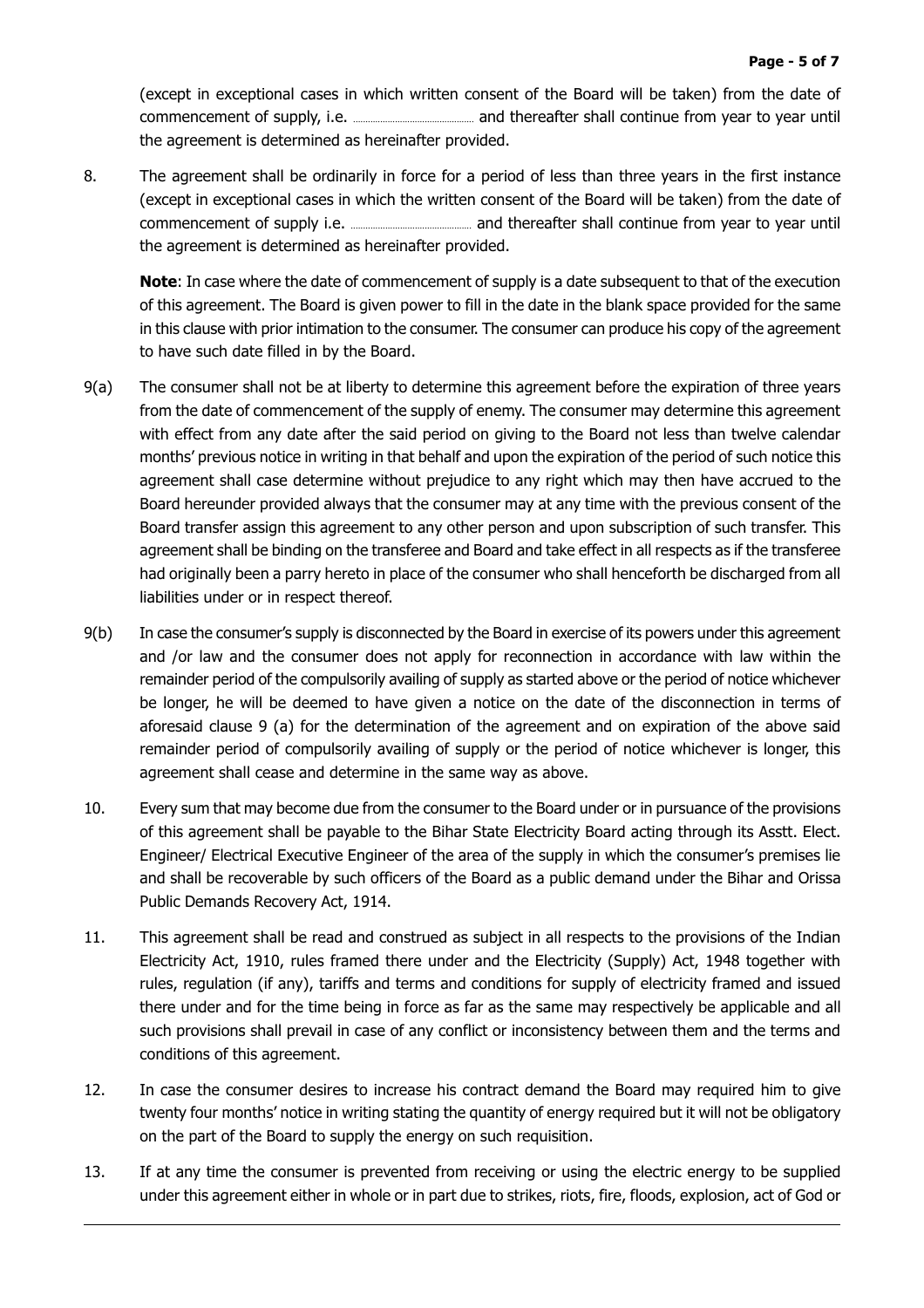any other case reasonable beyond control or if the Board is prevented from supplying or unable to supply such electrical energy owing to any or all of the causes mentioned above than demand charge and quaranteed energy charge set out in the Schedule shall be reduced in proportion to the ability of the consumer to take or the Board to supply such power and the decision of the Chief Engineer, Bihar State Electricity Board, in this respect shall be final.

Note: The term Chief Engineer includes Additional Chief Engineer for the area concerned.

- 14. The Board shall be at liberty at any time to alter the demand charges energy charge including fuel surcharge and minimum guarantee charges as set out in the schedule appended hereto and this schedule shall be demand as having been automatically revised with effect from the date Board enforces new tariff rates for the consumer.
- 15. Any notice required to be given to the consumer shall be given to the **multiple and shall and any notice** registered post.

Any such notice if sent by the post may be presumed to deliver on the day following the day on which it shall be posted.

- 16. Any suit or proceeding arising out of and concerning any matter in this agreement shall be filled in a court having territorial jurisdiction over the place of point of supply of electricity to the exclusion of any other courts.
- $17.$ The stamp duty shall be payable by the consumer.

## THE SCHEDULE REFERRED TO ABOVE

## $\mathbf{1}$ . **Description of premises:**

|    | (a)             |                                                                                       |  |  |  |
|----|-----------------|---------------------------------------------------------------------------------------|--|--|--|
|    |                 |                                                                                       |  |  |  |
|    |                 |                                                                                       |  |  |  |
|    | (b)             | Nature of right, title and possession of<br>the consumer of the above given premises. |  |  |  |
| 2. |                 | Purpose for which supply is given                                                     |  |  |  |
| 3. | Point of Supply |                                                                                       |  |  |  |
| 4. |                 | the consumer (i.e. Contract Demand)                                                   |  |  |  |
| 5. |                 | <b>Maximum Guarantee</b><br>(a) Demand charge per month                               |  |  |  |
|    |                 | (b) Energy charge per year                                                            |  |  |  |
| 6. |                 | Nature of Supply Volt<br>3 Phase 4 Wire 50 Cycles                                     |  |  |  |
| 7. | Tariffs         |                                                                                       |  |  |  |